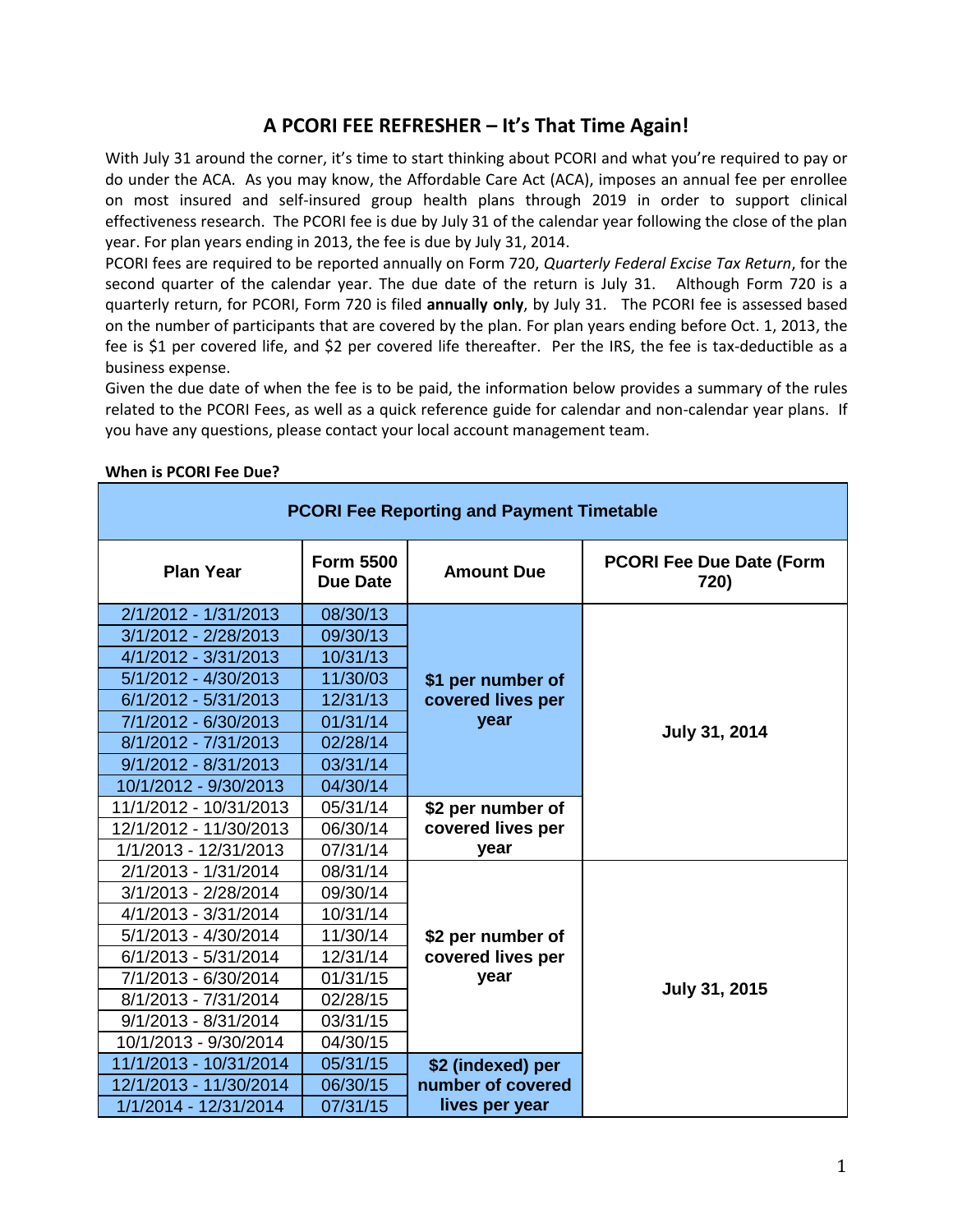| Who does the PCORI Fee apply to?          | employer group health plans (insured and self-<br>$\bullet$ |
|-------------------------------------------|-------------------------------------------------------------|
|                                           | insured plans)                                              |
|                                           | grandfathered and non-grandfathered plans                   |
|                                           | group health plans of private sector employers              |
|                                           | and governmental employers                                  |
|                                           | plans offered by for-profit and nonprofit                   |
|                                           | employers,                                                  |
|                                           | church plans                                                |
|                                           | <b>COBRA</b> plans                                          |
|                                           | <b>Standalone HRAs</b>                                      |
|                                           | Retiree plans                                               |
| What about "excepted benefits", such as   | The PCORI fee will not be assessed in connection with       |
| EAPs or dental and visions plans that are | these benefits that are "excepted benefits" under           |
| separately insured?                       | HIPAA.                                                      |
|                                           | Disease management and wellness benefits, federal           |
|                                           | governmental programs, such as Medicare, Medicaid,          |
|                                           | CHIP, Medicare Advantage, (but a Medicare                   |
|                                           | supplemental self-insured plan would have to pay) are       |
|                                           | also not included.                                          |
| What about self-insured dental and vision | Self-insured dental and visions benefits are exempt if      |
| plans?                                    | limited scope benefits. These benefits may constitute       |
|                                           | limited-scope excepted benefits if:                         |
|                                           | The benefits are offered under a separate                   |
|                                           | insurance policy, certificate, or contract of insurance.    |
|                                           | (This is an option for insured plans only); or              |
|                                           | The benefits are "not an integral part of the plan."        |
|                                           | (This is an option for both insured and self-insured        |
|                                           | plans.) Benefits are not an integral part of the plan if:   |
|                                           | Participants have the right to elect not to<br>$\circ$      |
|                                           | receive coverage for the benefits; and                      |
|                                           | Participants that do elect to receive<br>$\circ$            |
|                                           | coverage for the benefits must pay an additional            |
|                                           | premium or contribution.                                    |
| Who pays the fee?                         | Health insurers/carriers will pay the fee on behalf of      |
|                                           | the fully insured plan.                                     |
|                                           | The plan sponsor will pay the fee for self-insured plans.   |
|                                           | For plans governed by ERISA, the plan sponsor is the        |
|                                           | employer, the union or for multiemployer plans, the         |
|                                           | board of trustees. For VEBA's, the plan sponsor is the      |
|                                           | trustee.                                                    |
| How is it filed or paid or plan sponsors? | Plan sponsors are required to file annually a Form 720      |
|                                           | "Quarterly Federal Excise tax Return" stating their         |
|                                           | liability for the PCORI fee.                                |
| When is the fee due?                      | The fees are due annually by July 31 of the calendar        |
|                                           | year immediately following the last day of the plan         |
|                                           | year.                                                       |

## **Review of PCORI Application to Health Plans and More**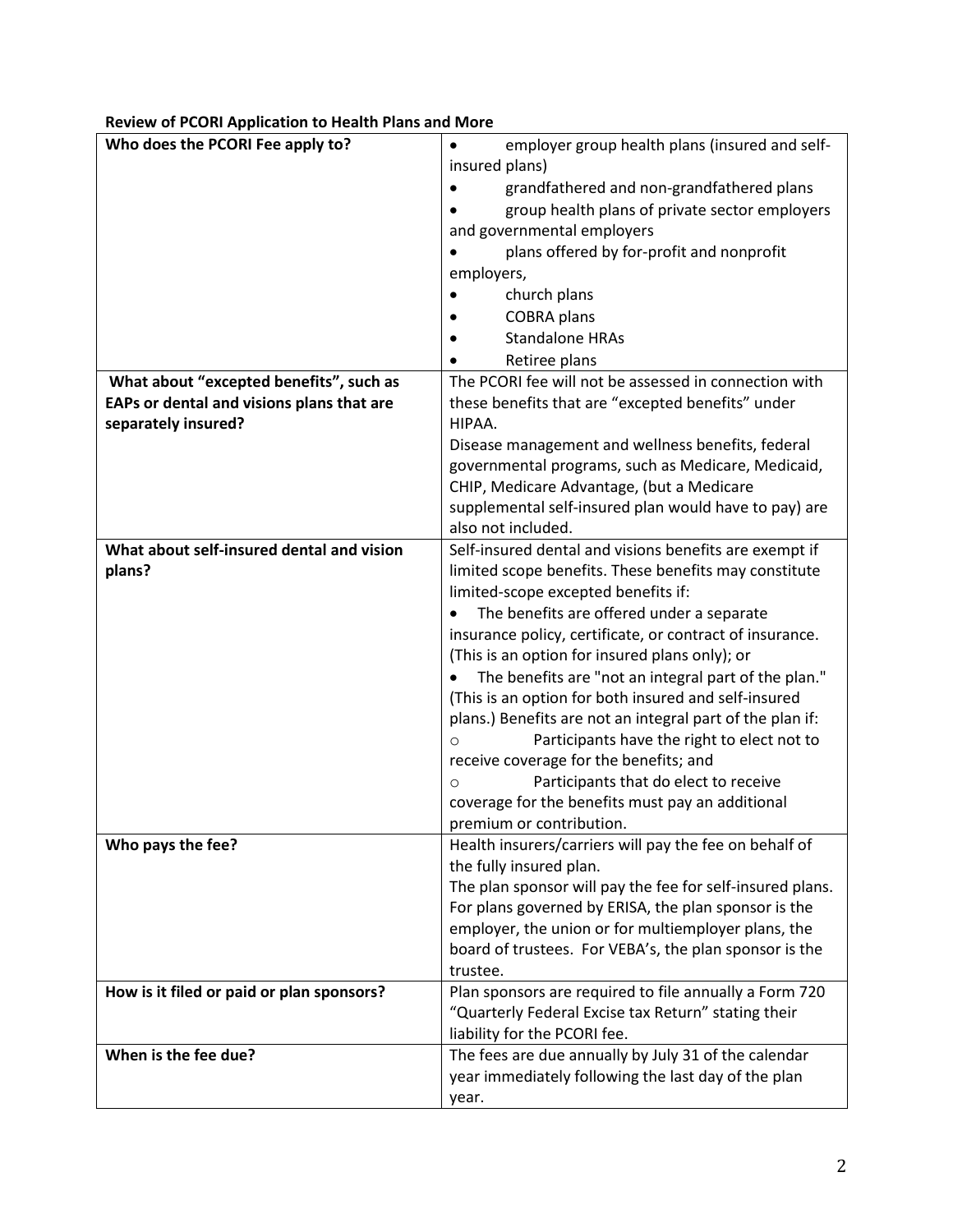| How much is the fee?                        | For the first year, the fee will be \$1 per member per<br>year, and increase to \$2 for plan years ending after<br>Sept. 30, 2013 (with future years adjusted accordingly<br>till 2019). |
|---------------------------------------------|------------------------------------------------------------------------------------------------------------------------------------------------------------------------------------------|
| Does the fee apply to employee lives or all | The fees are calculated based on the average number                                                                                                                                      |
| members on the plan?                        | of covered lives (members or belly-buttons, which                                                                                                                                        |
|                                             | includes dependents).                                                                                                                                                                    |
| Will the PCORI Fee expire?                  | Yes, in 2019 (as of today).                                                                                                                                                              |

## **How To Determine Number of Members**

One of the issues surrounding the fees is how to determine the plan's membership. Below is a summary of the different methods one may use, depending on what type of funding arrangement you are in (fully-insured/self-insured).

|                | <b>FULLY INSURED PLANS</b>                                                                                                                                                                                                                                                                                                                                                   | <b>SELF-INSURED PLANS</b>                                                                                                                                                                                                                                                                                                                                                                                                                                                                                                           |
|----------------|------------------------------------------------------------------------------------------------------------------------------------------------------------------------------------------------------------------------------------------------------------------------------------------------------------------------------------------------------------------------------|-------------------------------------------------------------------------------------------------------------------------------------------------------------------------------------------------------------------------------------------------------------------------------------------------------------------------------------------------------------------------------------------------------------------------------------------------------------------------------------------------------------------------------------|
| $\mathbf{1}$ . | <b>Actual Count</b><br>Count the total number of covered lives for each day of the plan year and divide by the number of<br>days in a year.                                                                                                                                                                                                                                  |                                                                                                                                                                                                                                                                                                                                                                                                                                                                                                                                     |
| 2.             | <b>Snapshot Method</b><br>Count the number of employees on a single day<br>(or days if consistent for each quarter) during a<br>quarter and divide the total by the number of<br>dates on which a count was made. The date used<br>for each quarter must be the same (i.e., the first<br>day, the last day)                                                                  | <b>Snapshot Dates</b><br>Count the total number of covered lives on a<br>single day in a quarter (or more than one day)<br>and divide the total by the number of dates on<br>which a count was made. The date or dates must<br>be consistent for each quarter.<br>Snapshot Factor - In the case of self-only<br>coverage, determine the sum of: (1) the number<br>of participants with self-only coverage, and (2)<br>the number of participants with other than self-<br>only coverage multiplied by 2.35.                         |
| 3.             | <b>NAIC Member Months Method</b><br>The issuer determines the average number of<br>covered lives based on member months reported<br>to the National Association of Insurance<br>Commissioners (NAIC) on the Supplemental<br>Health Care Exhibit for the calendar year. The<br>average number of lives in effect for the calendar<br>year equals member months divided by 12. | Form 5500 Method<br>For self-only coverage, determine the average<br>number of participants by combining the total<br>number of participants at the beginning of the<br>plan year with the total number of participants at<br>the end of the plan year as reported on the Form<br>5500 and divide by 2. In the case of plans with<br>self-only and other coverage, the average number<br>of total lives is the sum of total participants<br>covered at the beginning and the end of the plan<br>year, as reported on the Form 5500. |